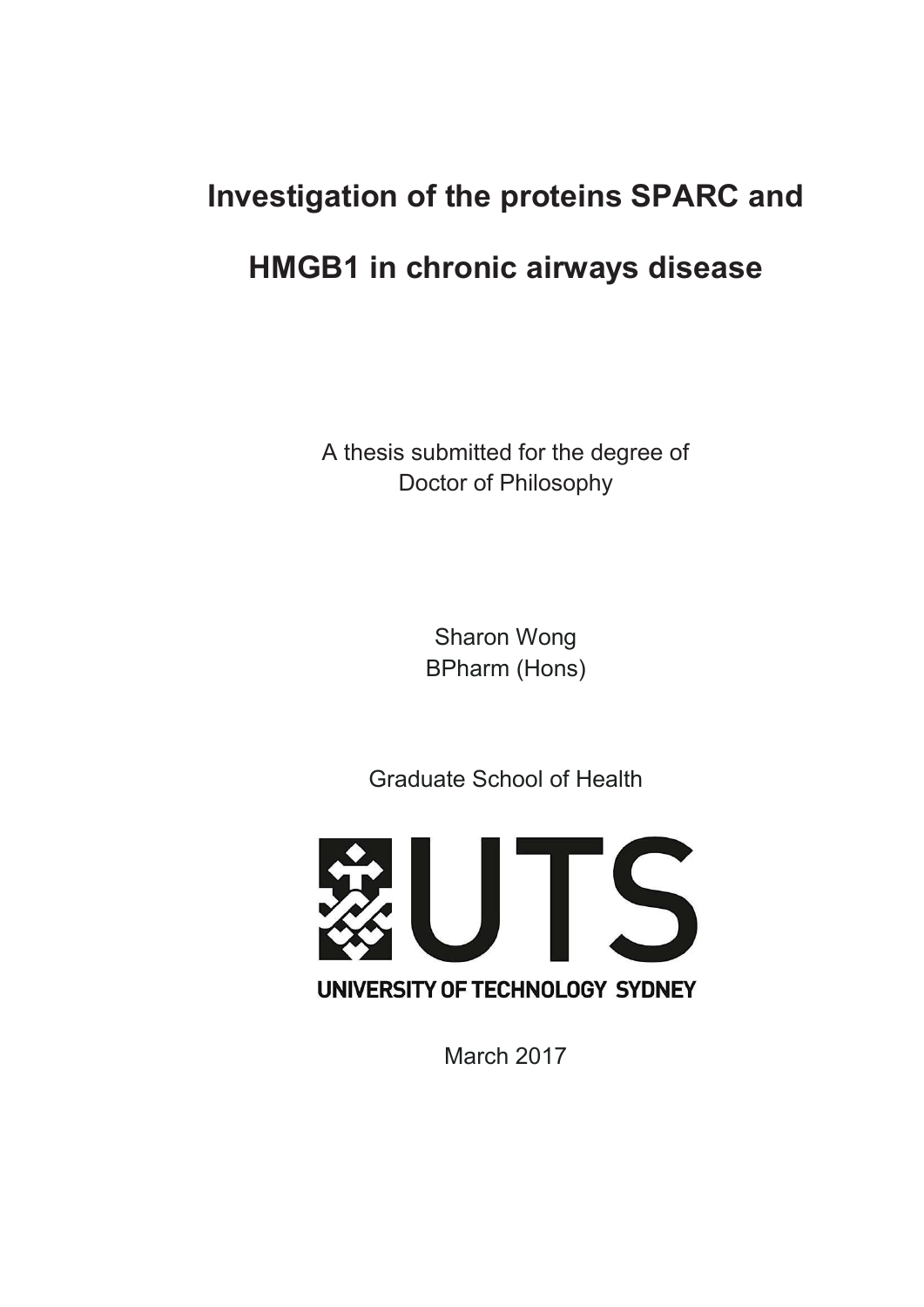### **CERTIFICATE OF ORIGINAL AUTHORSHIP**

I certify that the work in this thesis has not previously been submitted for a degree nor has it been submitted as part of requirements for a degree except as part of the collaborative doctoral degree and/or fully acknowledged within the text.

I also certify that the thesis has been written by me. Any help that I have received in my research work and the preparation of the thesis itself has been acknowledged. In addition, I certify that all information sources and literature used are indicated in the thesis.

Signature of Student:

Production Note: Signature removed prior to publication.

Date: 3<sup>rd</sup> March 2017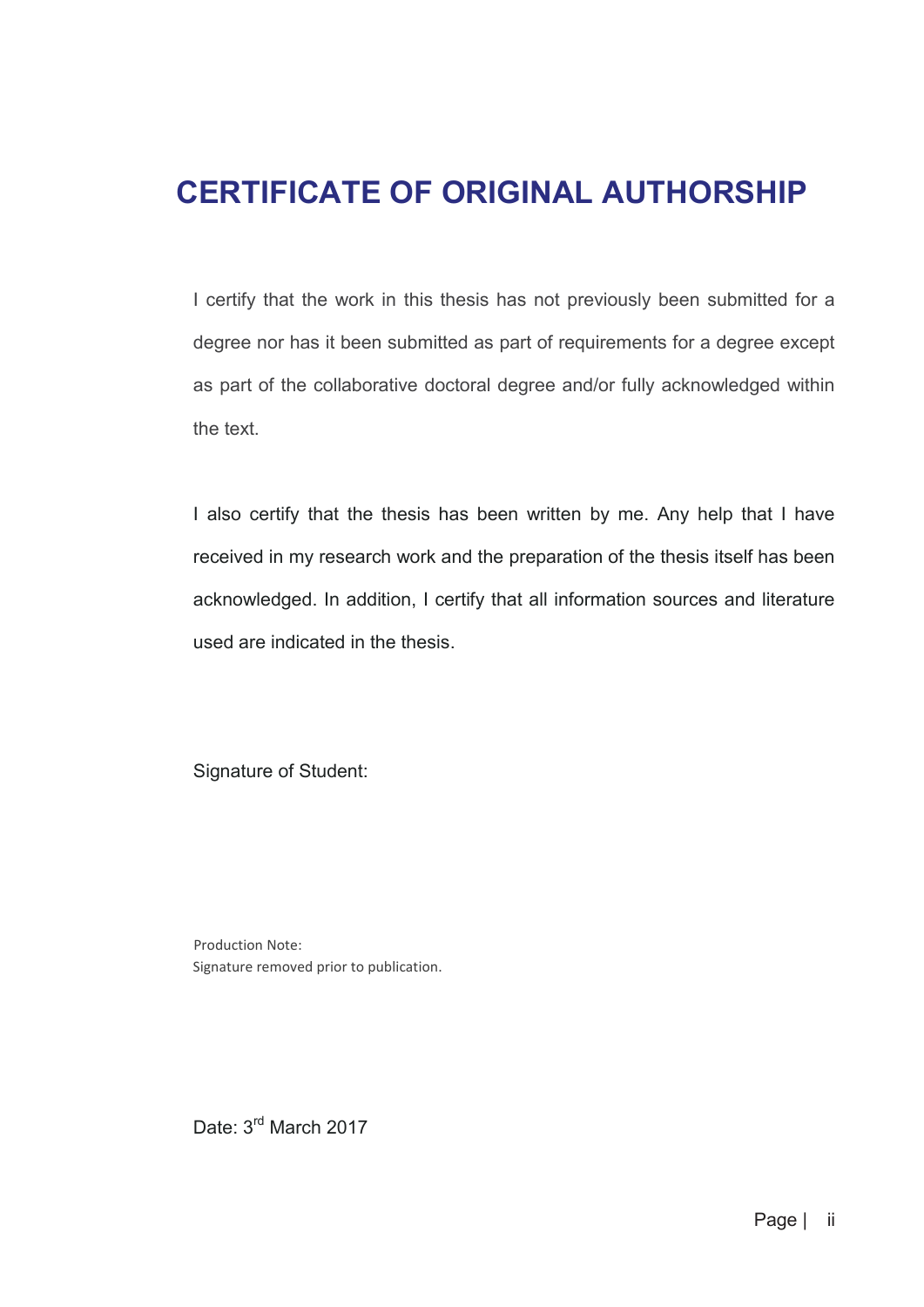## **ACKNOWLEDGEMENTS**

I would like to express my heartfelt thanks to my primary supervisor Dr Maria Sukkar who has been supportive from day 1 of my studies and has taught me many things, in research and in life. I am also thankful to my co-supervisor Dr Matthew Padula for his invaluable guidance and for introducing me to the fascinating world of proteomics.

A special thanks also to Dr Jerran Santos, A/Prof Sheila Donnelly and Professor Steven Djordjevic for their intellectual input and help with proteomic analysis in my studies; and to Dr Lyn Moir for her help in my thesis writing.

I would like to express my sincere gratitude to Aini and Michele who have shared the ups and downs of this journey with me; I appreciate all your encouragement and advice. Thanks also to Raj who has always been so thoughtful and helpful in the lab. I would like to thank Mona, Riana and Lucia for their support, motivation and company on the weekends and late nights.

I would like to especially thank Joyce To, Jess Tacchi, Ben Raymond and Michael Widjaja who have helped me around in the lab on countless occasions. A special thanks also to Dia Xenaki for her assistance with the primary cell cultures.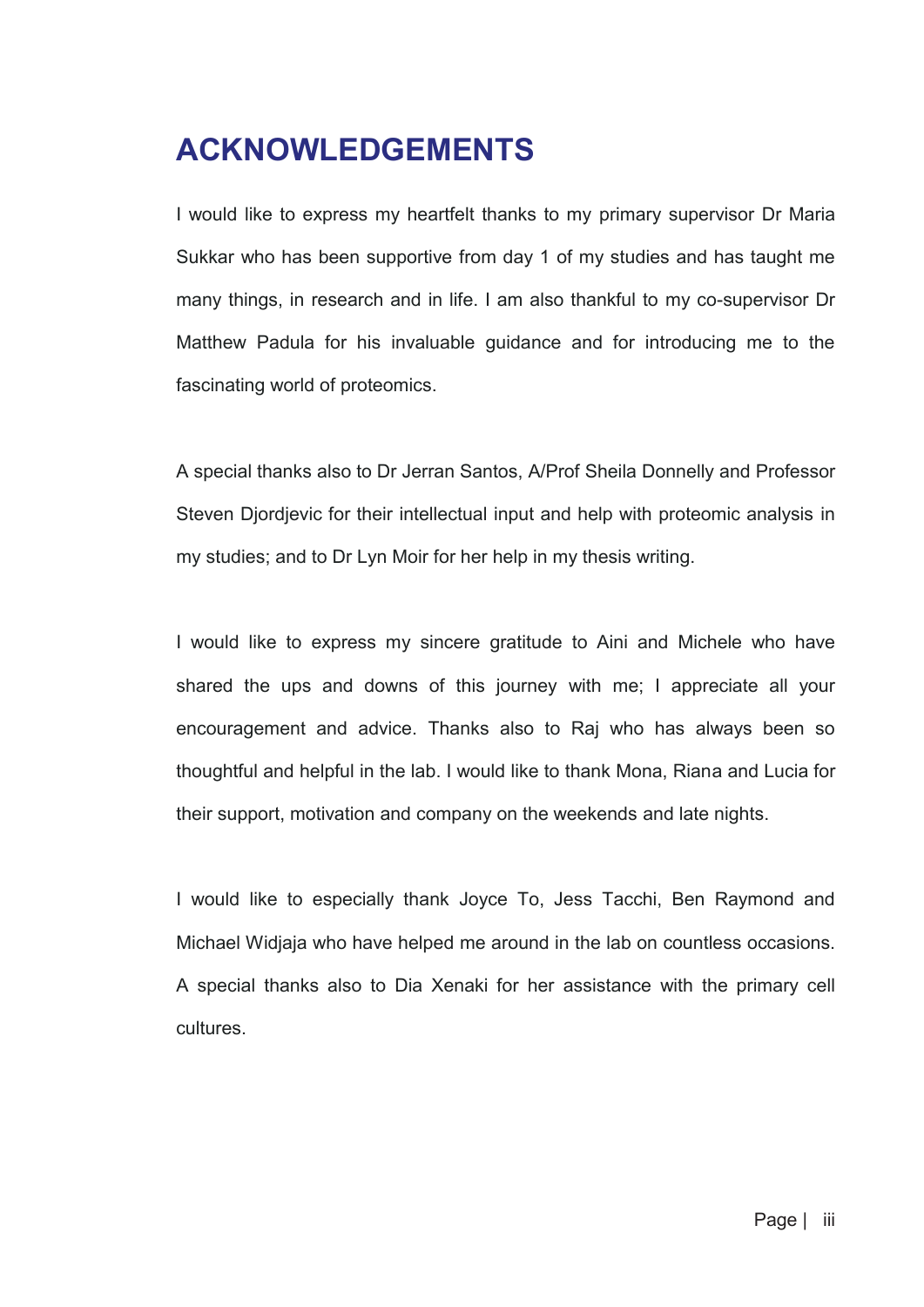I would like to express my gratitude to the University of Technology Sydney (UTS) for supporting me throughout my studies with the UTS President Scholarship and UTS International Research Scholarship.

Lastly, I would like to thank my parents and brothers who have always been there for me, and cannot be more reassuring when I lose sight of the important things in life. Special thanks also to Auntie Angela and Uncle Kai Lok for having me for the last 4 years of my life in Sydney and for treating me as your own.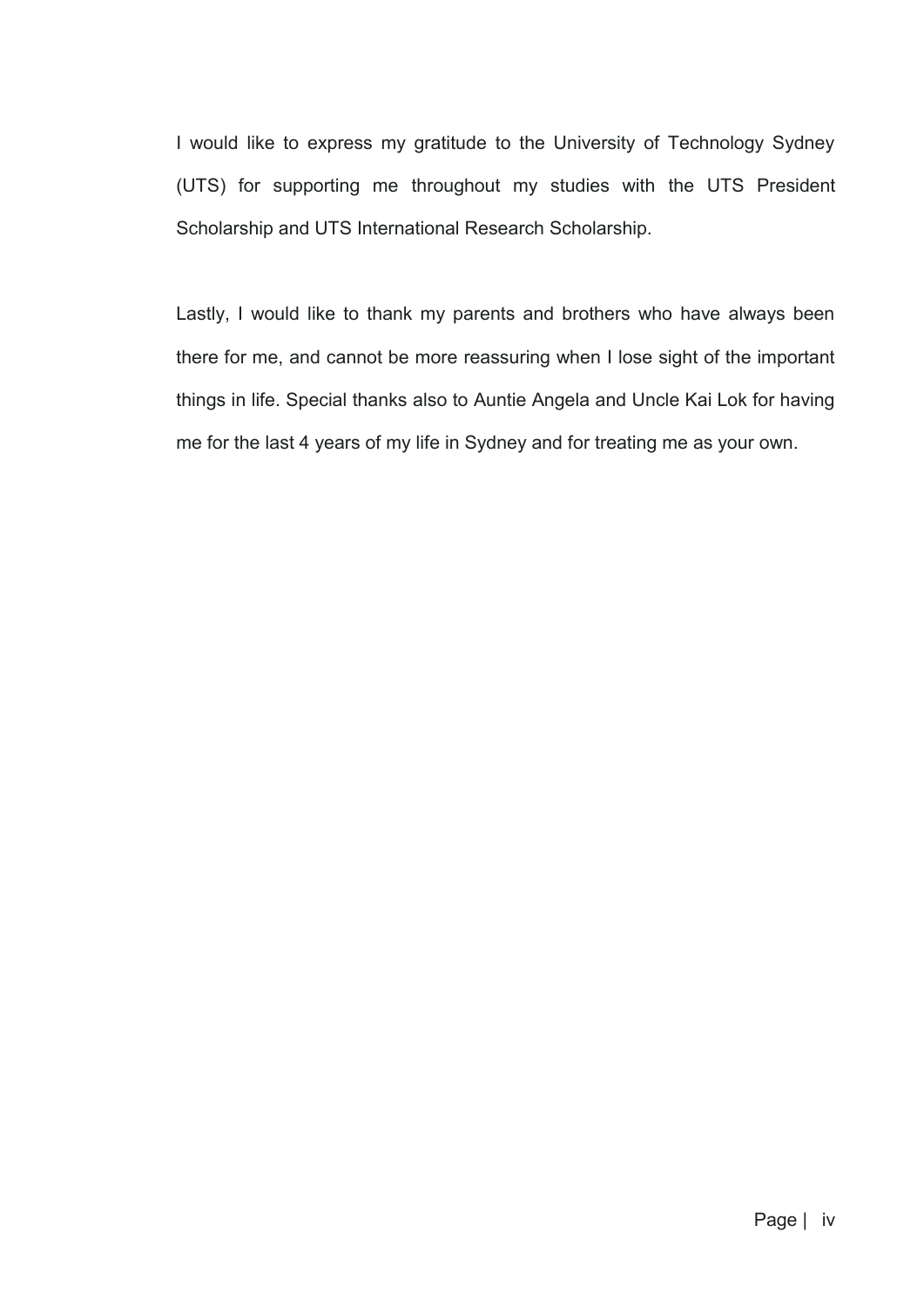#### **PUBLICATIONS AND PRESENTATIONS DURING CANDIDATURE**

#### **Published journal manuscripts**

The SPARC protein: an overview of its role in lung cancer and pulmonary fibrosis and its potential role in chronic airways disease **Wong SL** and Sukkar MB British Journal of Pharmacology (2017) 174(1):3–14

#### **Presentations**

Potential role of SPARC, a downstream mediator of TGF-β in chronic airways disease **Wong SL**, Ibrahim ZA, Wark PA, Sukkar MB European Respiratory Journal 2015, Vol 46, Issue S59, PA904 DOI**:** 10.1183/13993003.congress-2015.PA904

SPARC: a downstream mediator of TGF-β, which may potentially play a role in chronic airways disease **Wong SL**, Ibrahim ZA, Wark PA, Sukkar MB Respirology 2015, Vol 20, Issue S2, p. 144

Potential role of SPARC in chronic airways disease 2nd Annual Respiratory Epithelium Workshop 2014

Potential role of SPARC in inflammatory airways disease Woolcock Institute of Medical Research Symposium 2014

University of Technology Sydney 3 Minute Thesis (3MT) 2014

#### **Awards linked to abstracts**

The Thoracic Society of Australia and New Zealand (TSANZ) Travel Award 2014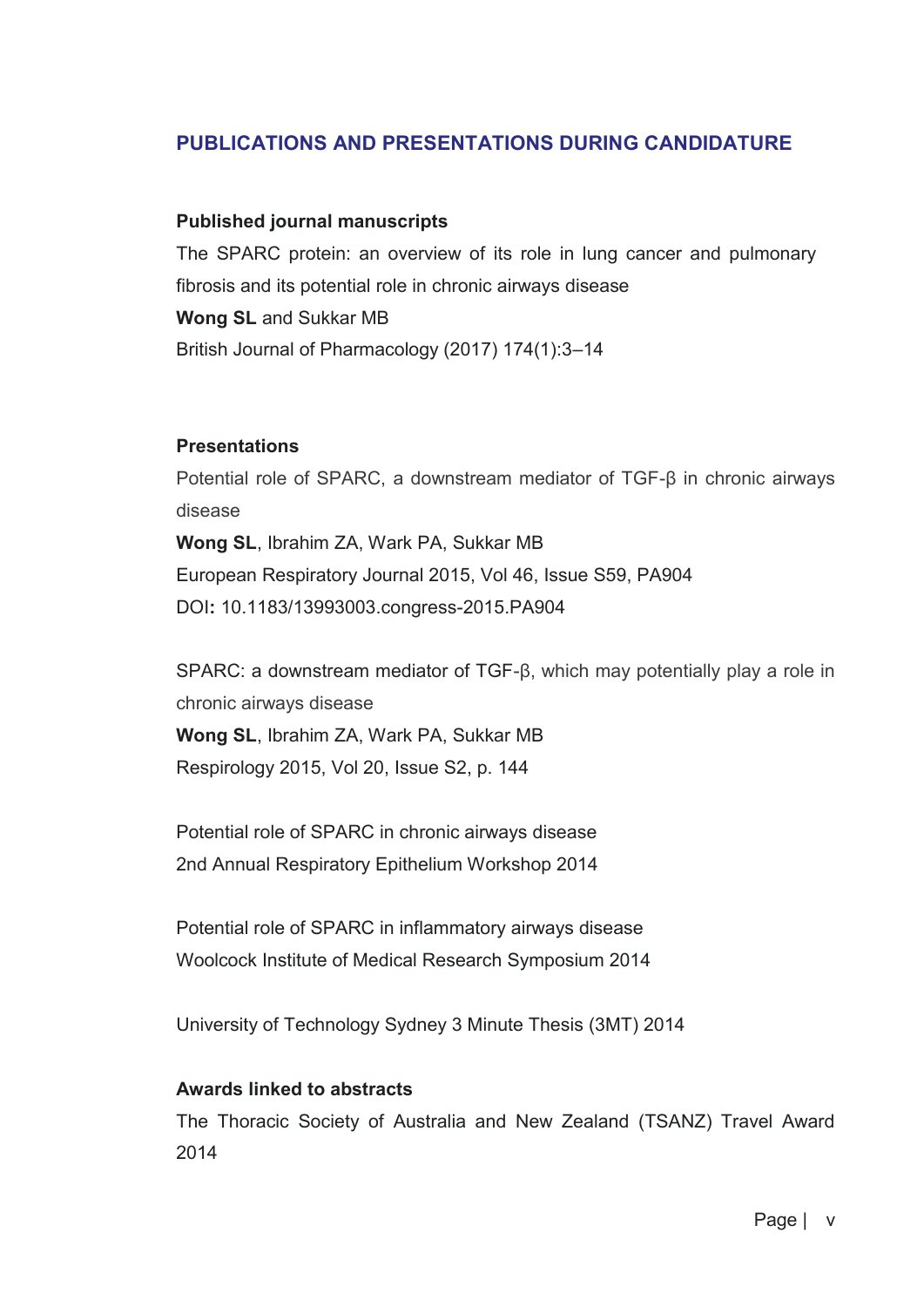## **TABLE OF CONTENTS**

| Matricellular proteins regulate ECM deposition and assembly 13          |
|-------------------------------------------------------------------------|
| SPARC as a potential player in chronic airways disease 13               |
| Endoplasmic reticulum stress is implicated in chronic airways disease15 |
| HMGB1 is emerging as an important mediator of chronic airways disease20 |
|                                                                         |
|                                                                         |

**The SPARC protein: an overview of its role in lung cancer and pulmonary fibrosis and its potential role in chronic airways disease ........................... 39**  Abstract ......................................................................................................... 40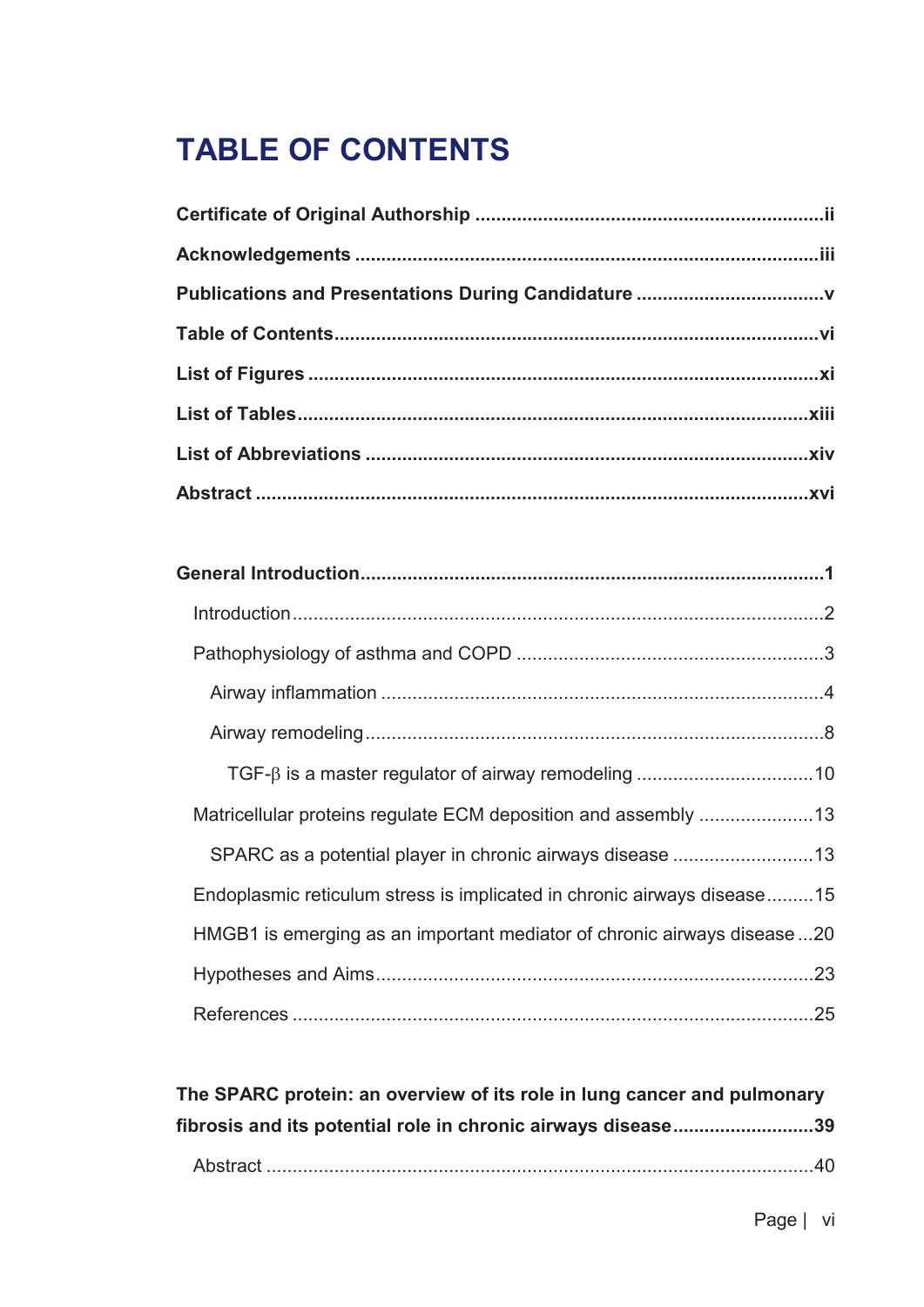| SPARC expression in NSCLC tissues is associated with disease prognosis      |  |
|-----------------------------------------------------------------------------|--|
|                                                                             |  |
| SPARC promotes metastasis in NSCLC by promoting cell invasion and           |  |
|                                                                             |  |
|                                                                             |  |
| SPARC confers resistance to apoptosis in lung fibroblasts and is a          |  |
| downstream effector of TGF-β-induced fibrosis in IPF 48                     |  |
| Mouse models of bleomycin-induced IPF reveal a distinct role for SPARC in   |  |
| inflammatory versus fibrotic components of the disease 50                   |  |
|                                                                             |  |
| SPARC activity overlaps with $TGF-\beta, a key mediator in asthma and COPD$ |  |
|                                                                             |  |
|                                                                             |  |
| Evidence for SPARC in the immune and inflammatory response57                |  |
|                                                                             |  |
|                                                                             |  |
|                                                                             |  |
|                                                                             |  |

| Expression and function of SPARC in human airway epithelial cells79 |  |
|---------------------------------------------------------------------|--|
|                                                                     |  |
|                                                                     |  |
|                                                                     |  |
|                                                                     |  |
|                                                                     |  |
|                                                                     |  |
|                                                                     |  |
|                                                                     |  |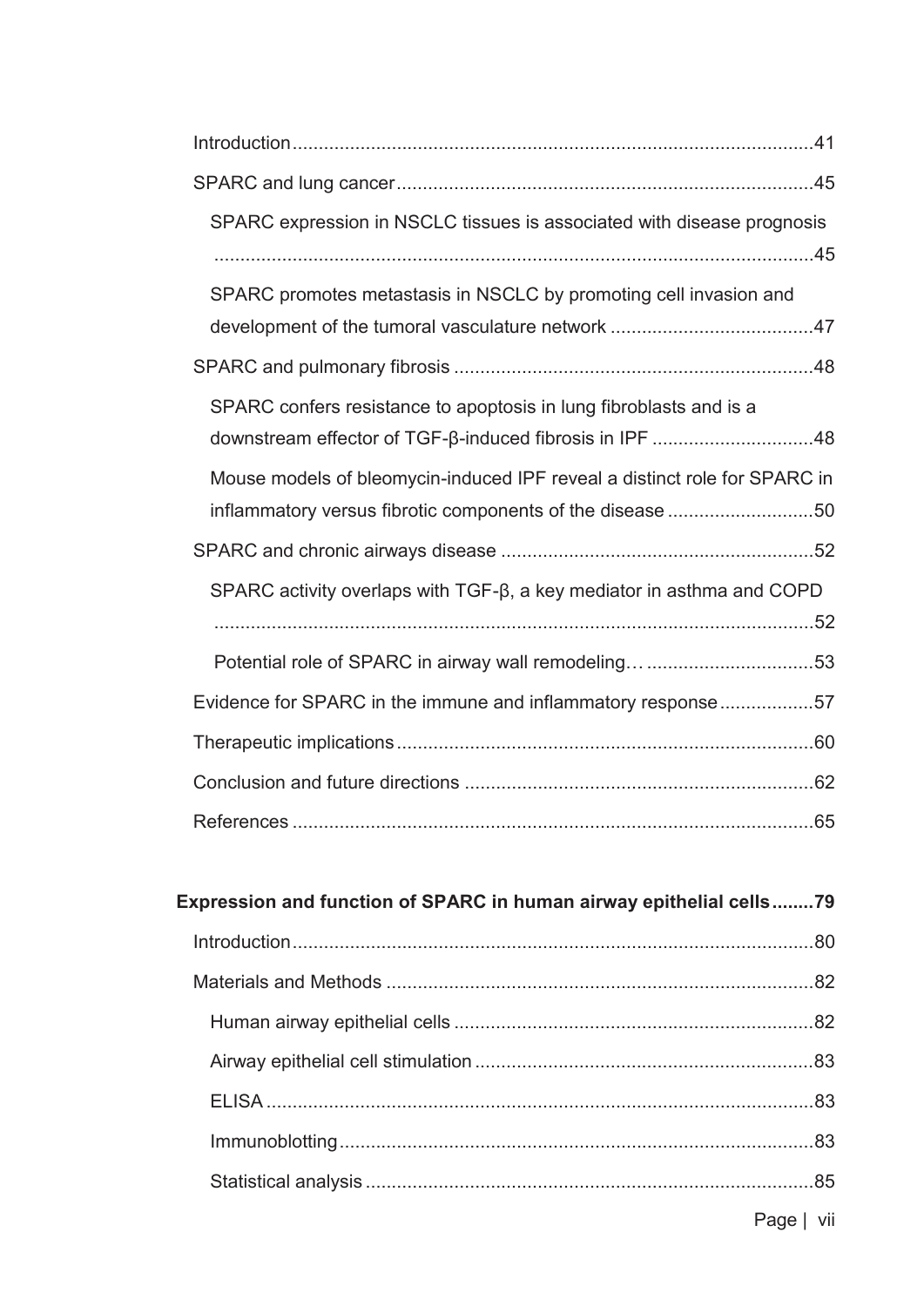| Effect of TGF-B on SPARC protein expression and secretion in human    |  |
|-----------------------------------------------------------------------|--|
| Effect of type 1 and type 2 cytokines on SPARC protein expression and |  |
| Comparative effect of TGF-β and SPARC on cytokine and chemokine       |  |
| Comparative effect of TGF-B and SPARC on epithelial and mesenchymal   |  |
|                                                                       |  |
|                                                                       |  |

#### **SPARC expression in airway smooth muscle is regulated by the unfolded protein response and is diminished in chronic obstructive pulmonary**

| $TGF-\beta$ augments cell-associated SPARC expression and induces SPARC                                                                     |
|---------------------------------------------------------------------------------------------------------------------------------------------|
| TGF-ß-induced expression of cell-associated and secreted SPARC in<br>human ASM cells is reversed in the presence of chemical chaperones127  |
| Chemical inducers of ER stress inhibit basal SPARC secretion, but do not<br>modulate cell-associated SPARC expression in human ASM cells129 |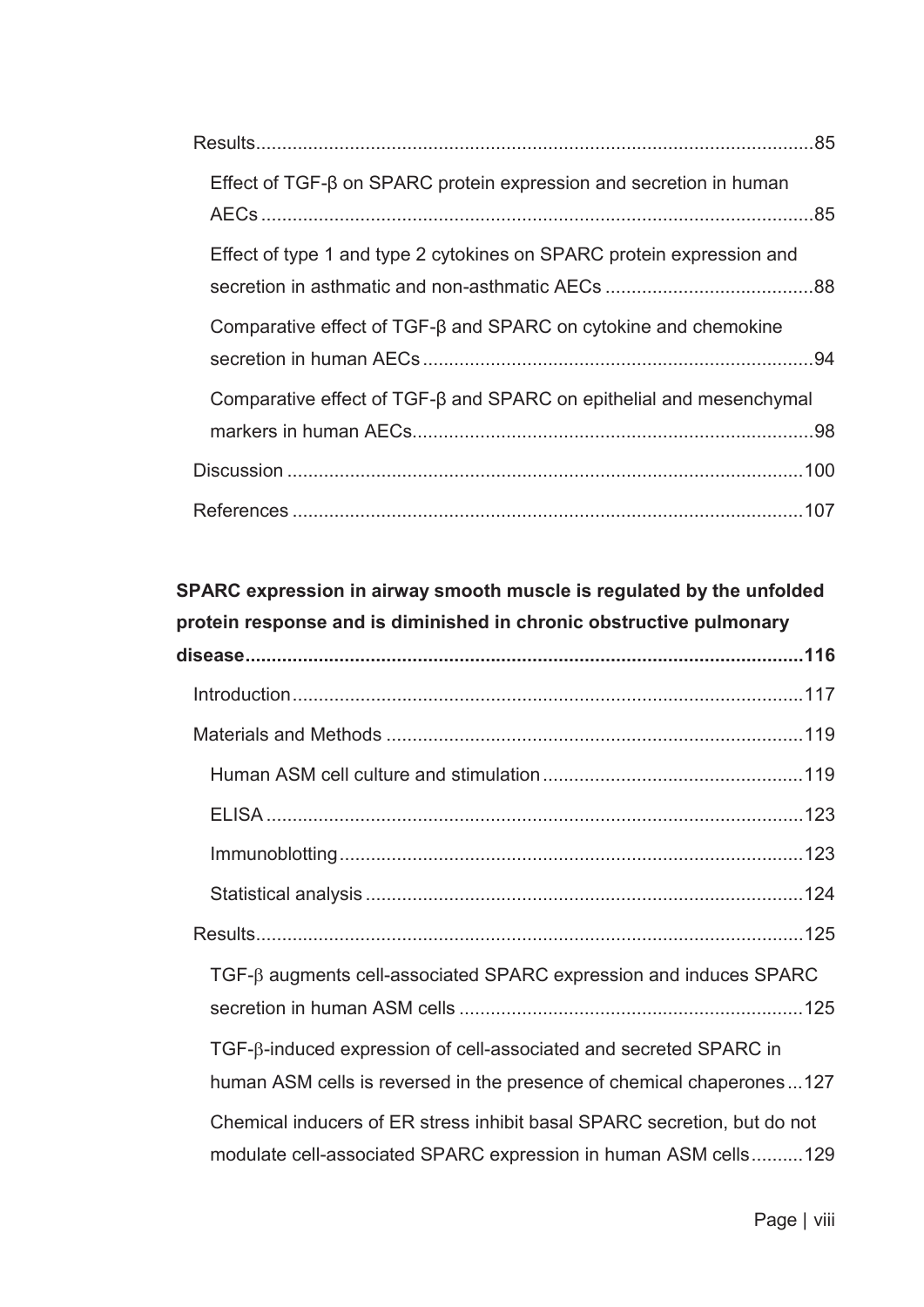| $TGF-\beta$ and thapsigargin induce different levels of ER stress in ASM cells, |  |
|---------------------------------------------------------------------------------|--|
| but this does not explain their differential effect on SPARC secretion131       |  |
| Thapsigargin mediated inhibition of SPARC secretion is not due to               |  |
|                                                                                 |  |
| SPARC secretion is reduced in ASM cells from subjects with COPD 141             |  |
|                                                                                 |  |
|                                                                                 |  |

## **Proteomic analysis of extracellular HMGB1 identifies binding partners and exposes its potential role in airway epithelial cell homeostasis .............. 157**  Abstract ....................................................................................................... 158 Introduction .................................................................................................. 159 Materials and Methods ................................................................................ 161 Generation of airway epithelial cell culture supernatants ......................... 161 Separation of protein complexes using 1D hrCNE and 2D hrCNE/SDS-PAGE ....................................................................................................... 162 Detection of HMGB1 using immunoblotting .............................................. 163 Isolation of HMGB1-binding proteins using immunoprecipitation ............. 164 Isolation of HMGB1-binding proteins using pull-down assay .................... 165 Identification of HMGB1-binding proteins using LC-MS/MS ..................... 167 Protein-protein interaction network and Gene Ontology term enrichment analysis .................................................................................................... 168 Results ......................................................................................................... 168 Extracellular HMGB1 exists in a multimeric state in unstimulated human airway epithelial cell cultures .................................................................... 168 Enrichment of extracellular HMGB1 and identification of its binding proteins using immunoprecipitation ........................................................................ 172 Identification of HMGB1-binding proteins via pull-down assay ................. 174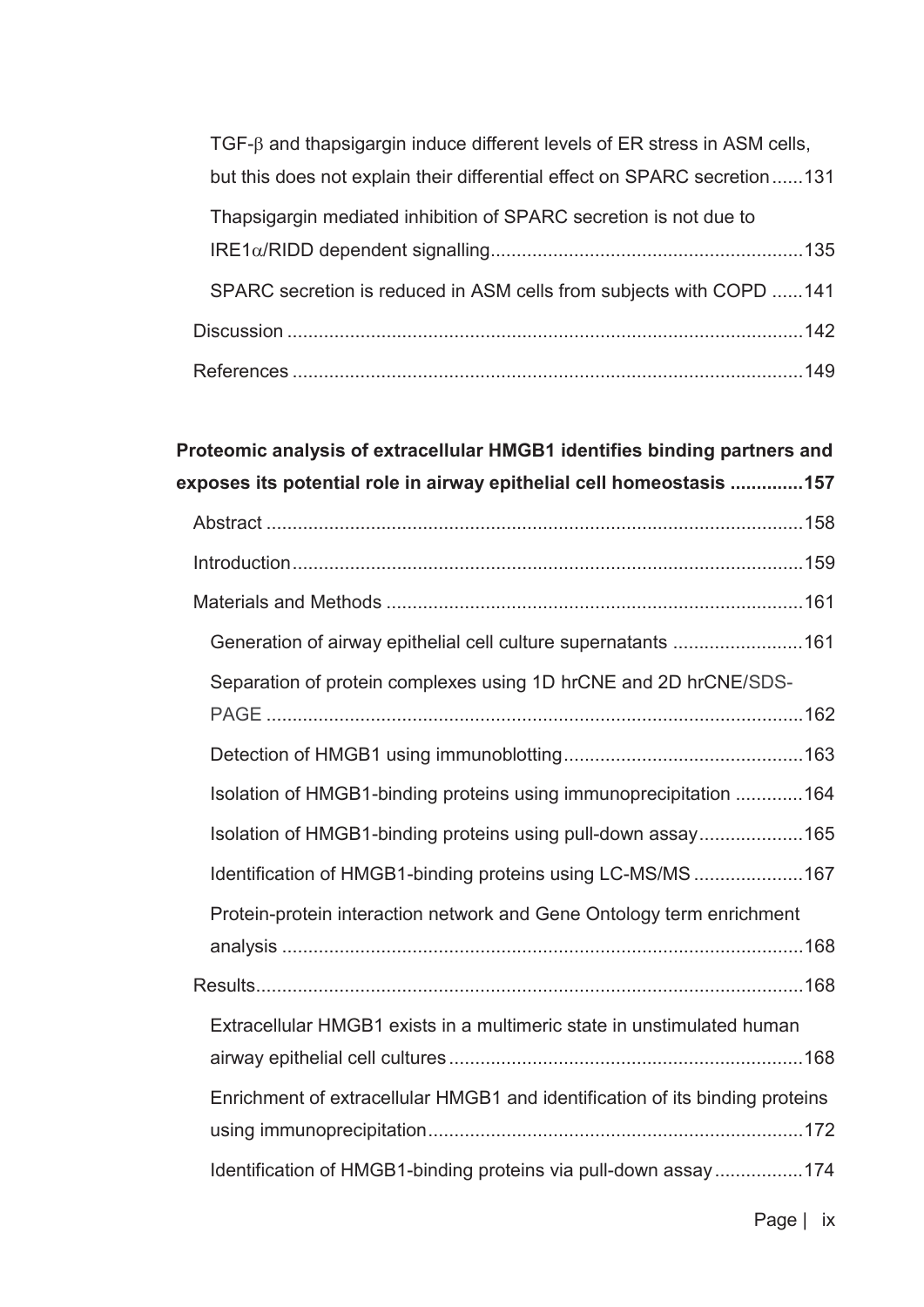| Combined profile of HMGB1-binding proteins identified using clear native |
|--------------------------------------------------------------------------|
| electrophoresis, immunoprecipitation and pull-down assays176             |
| Bioinformatic analysis reveals novel HMGB1-binding proteins and predicts |
|                                                                          |
|                                                                          |
|                                                                          |

| Appendix I. HMGB1-binding proteins identified using high resolution clear<br>native electrophoresis (hrCNE) coupled to LC-MS/MS226          |  |
|---------------------------------------------------------------------------------------------------------------------------------------------|--|
| Appendix II. HMGB1-binding proteins identified using immunoprecipitation                                                                    |  |
| Appendix III. HMGB1-binding proteins identified using pull-down assay                                                                       |  |
| Appendix IV. Evidence of interaction and confidence score for identified                                                                    |  |
| Appendix V. Gene ontology term analysis (cellular component) of the 37<br>HMGB1-binding proteins identified using 2 or more techniques240   |  |
| Appendix VI. Gene ontology term analysis (molecular function) of the 37<br>HMGB1-binding proteins identified using 2 or more techniques246  |  |
| Appendix VII. Gene ontology term analysis (biological process) of the 37<br>HMGB1-binding proteins identified using 2 or more techniques250 |  |
| Appendix VIII. Copyright permission to reprint published manuscript268                                                                      |  |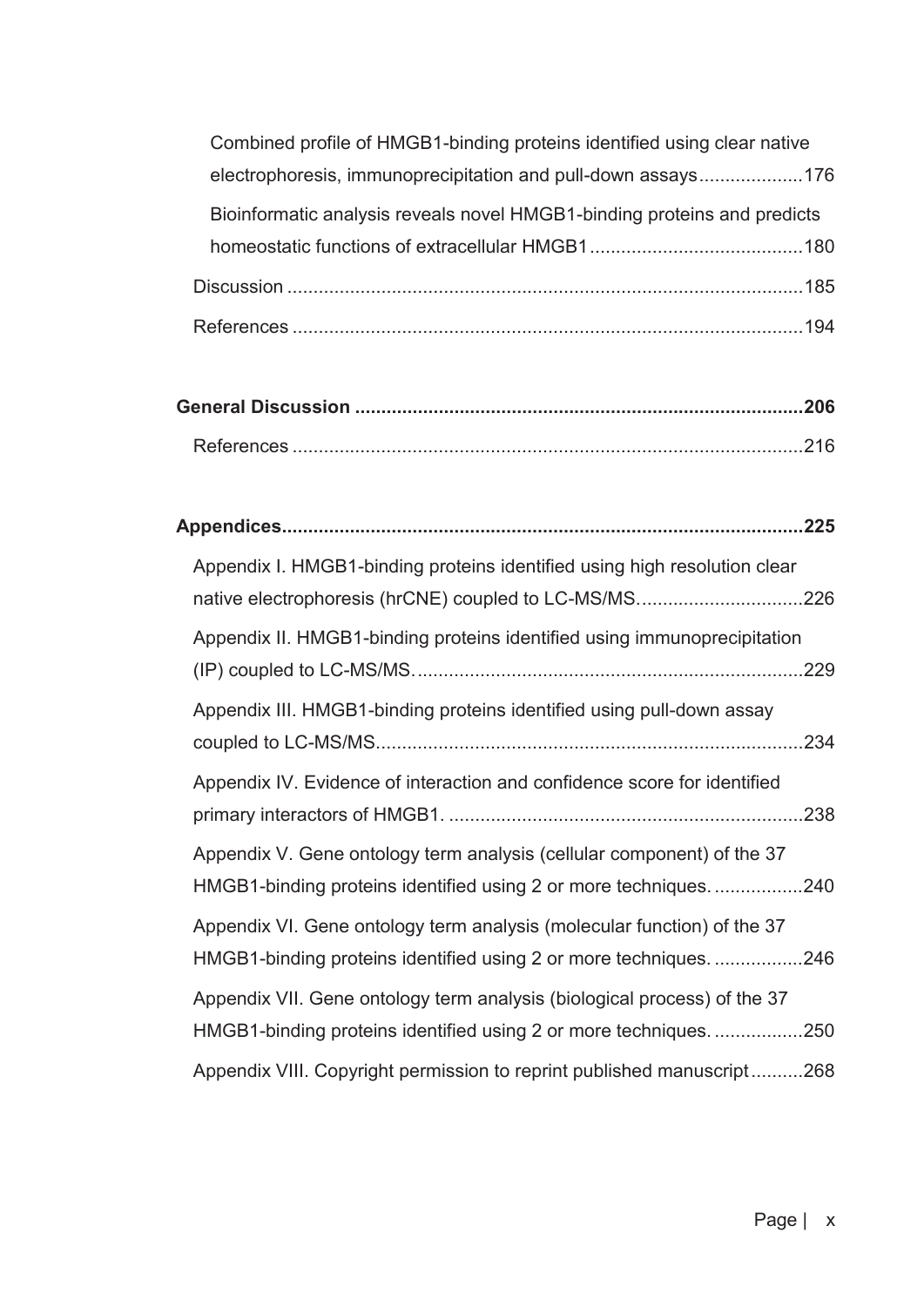## **LIST OF FIGURES**

#### **Chapter 1**

| Figure 1.1: Overview of airway inflammation and remodeling in chronic airways  |
|--------------------------------------------------------------------------------|
|                                                                                |
| Figure 1.2: Distinct histopathologies in the asthmatic and chronic obstructive |
|                                                                                |
| Figure 1.3: The signaling arms of the unfolded protein response (UPR). 17      |

#### **Chapter 2**

|  |  |  |  |  | Figure 2.1: Proposed role of SPARC in airway and vascular remodelling in |  |
|--|--|--|--|--|--------------------------------------------------------------------------|--|
|  |  |  |  |  |                                                                          |  |

#### **Chapter 3**

Figure 3.1: Effect of TGF- $\beta$  on secreted SPARC in human airway epithelial cells 16-HBE14o-. ..................................................................................................... 86 Figure 3.2: Effect of TGF-β on cell-associated and secreted SPARC in primary human airway epithelial cells. ........................................................................... 87 Figure 3.3: Expression of cell-associated and secreted SPARC in asthmatic and non-asthmatic airway epithelial cells under basal conditions and in response to TGF-ȕ .............................................................................................................. 90 Figure 3.4: Effect of type 1 cytokines on cell-associated and secreted SPARC in asthmatic and non-asthmatic airway epithelial cells. ......................................... 92 Figure 3.5: Effect of type 2 cytokines on cell-associated and secreted SPARC in asthmatic and non-asthmatic airway epithelial cells. ......................................... 93 Figure 3.6: Effect of SPARC on cytokine and chemokine secretion in primary human airway epithelial cells. ........................................................................... 95 Figure 3.7: Effect of TGF- $\beta$  on cytokine and chemokine secretion in primary human airway epithelial cells. ........................................................................... 97 Figure  $3.8$ : Comparative effect of SPARC and TGF- $\beta$  on epithelialmesenchymal transition markers in primary human airway epithelial cells. ...... 99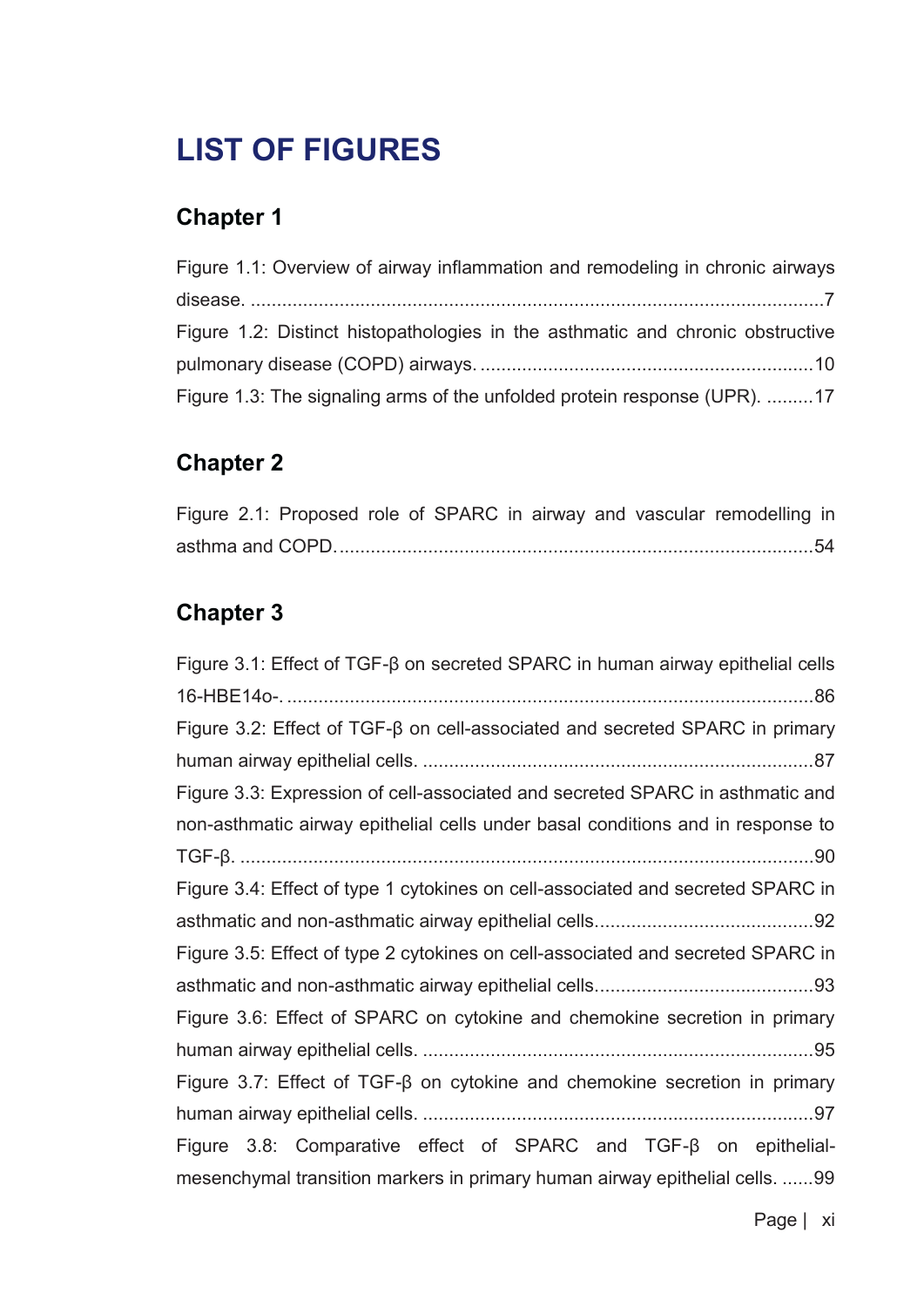#### **Chapter 4**

| Figure 4.1: $TGF-\beta$ induces cell-associated and secreted SPARC in human                   |
|-----------------------------------------------------------------------------------------------|
|                                                                                               |
| Figure 4.2: Chemical chaperones reverse TGF-β-induced cell-associated and                     |
| secreted SPARC in human airway smooth muscle cells128                                         |
| Figure 4.3: Effect of ER stress inducers and calcium chelator on cell-associated              |
| and secreted SPARC in human airway smooth muscle cells130                                     |
| Figure 4.4: Thapsigargin induces greater ER stress than TGF- $\beta$ in human                 |
|                                                                                               |
| Figure 4.5: Loss of SPARC under conditions of severe ER stress could not be                   |
|                                                                                               |
| Figure 4.6: Thapsigargin, but not TGF- $\beta$ activates the IRE1 $\alpha$ /XBP-1 pathway in  |
|                                                                                               |
| Figure 4.7: Loss of SPARC under conditions of severe ER stress is not due to                  |
|                                                                                               |
| Figure 4.8: Effect of IRE1 $\alpha$ kinase inhibitors on IRE1 $\alpha$ /XBP-1 signalling. 139 |
| Figure 4.9: Effect of IRE1 $\alpha$ RNase inhibitors on IRE1 $\alpha$ /XBP-1 signalling140    |
| Figure 4.10: $TGF-\beta$ -induced SPARC expression is attenuated in COPD airway               |
|                                                                                               |

### **Chapter 5**

| Figure 5.1: Experimental approach used to identify HMGB1-binding proteins in   |
|--------------------------------------------------------------------------------|
|                                                                                |
| Figure 5.2: Structure and protein sequence of His-tagged recombinant human     |
|                                                                                |
| Figure 5.3: Analysis of extracellular HMGB1 using high resolution clear native |
|                                                                                |
| Figure 5.4: Analysis of extracellular HMGB1 using immunoprecipitation173       |
| Figure 5.5: Analysis of extracellular HMGB1 using pull-down assays176          |
| Figure 5.6: HMGB1-binding proteins detected using different approaches177      |
| Figure 5.7: Protein network analysis of HMGB1-binding proteins181              |
| Figure 5.8: KEGG pathway analysis of identified HMGB1-binding proteins185      |
| Page   xii                                                                     |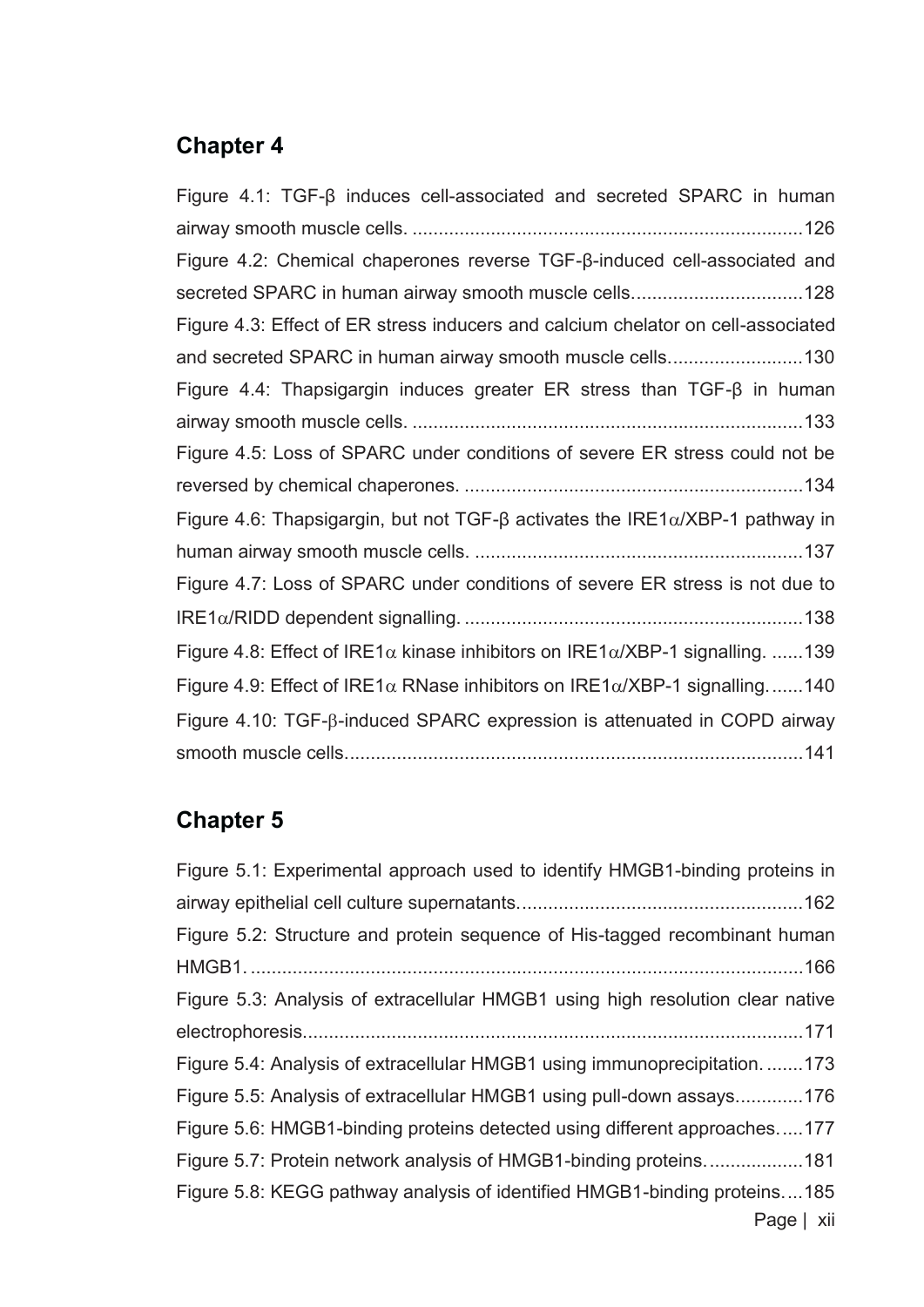## **LIST OF TABLES**

#### **Chapter 1**

Table 1.1: Roles of airway epithelial cells and airway smooth muscle cells in airway inflammation and remodeling in chronic airways disease. ..................... 12

#### **Chapter 2**

| Table 2.2: Role of SPARC in different cellular compartments44 |  |
|---------------------------------------------------------------|--|

#### **Chapter 4**

| Table 4.1: COPD and non-COPD ASM cell donors in which SPARC secretion         |  |
|-------------------------------------------------------------------------------|--|
|                                                                               |  |
| Table 4.2: List of chemical inducers and inhibitors of ER stress used for ASM |  |
|                                                                               |  |

#### **Chapter 5**

| Table 5.1: HMGB1-binding proteins identified using at least 2 techniques of       |  |
|-----------------------------------------------------------------------------------|--|
| either high resolution clear native electrophoresis, immunoprecipitation or pull- |  |
|                                                                                   |  |
| Table 5.2: Top 15 Gene Ontology terms enriched in HMGB1-binding proteins          |  |
|                                                                                   |  |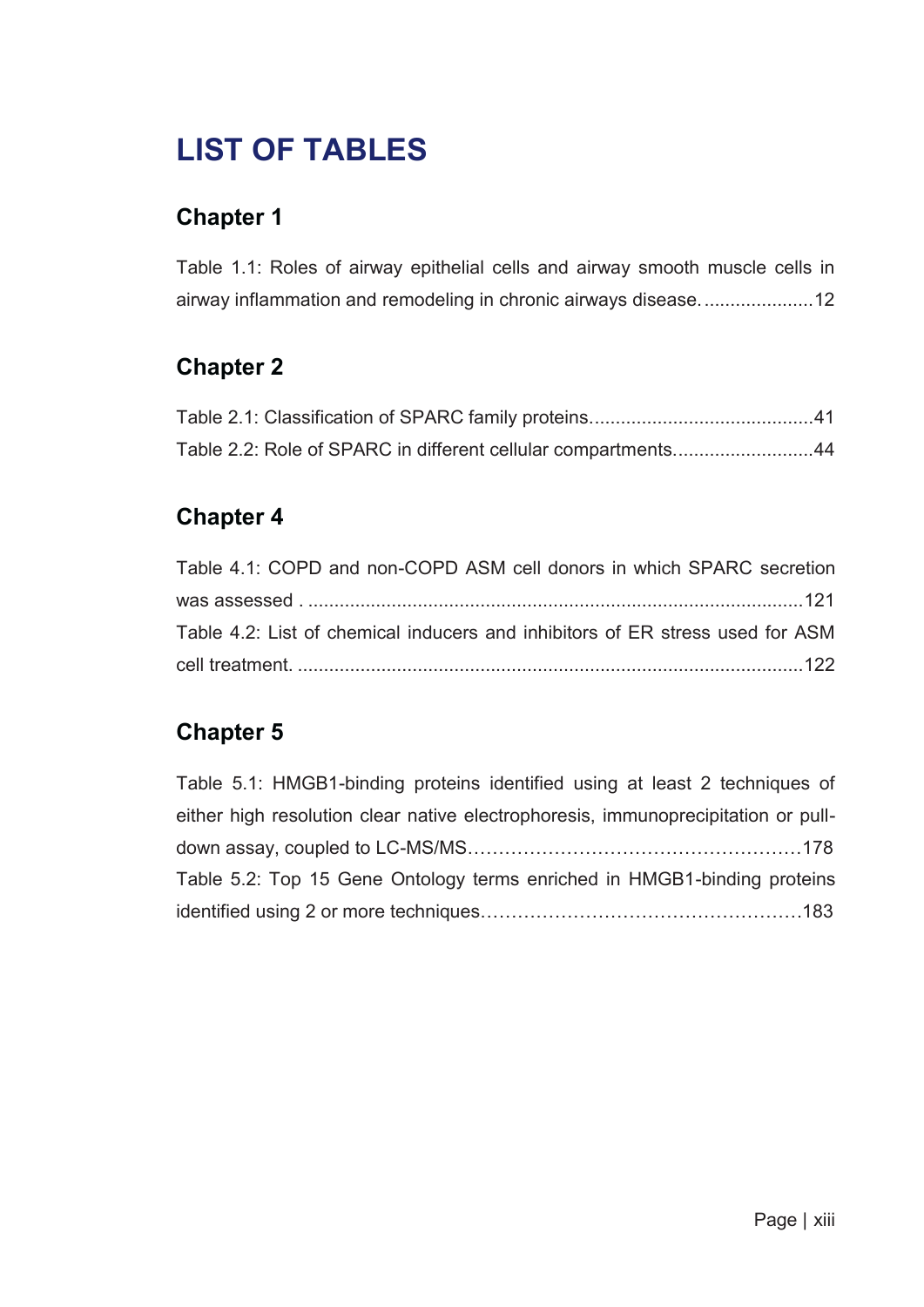## **LIST OF ABBREVIATIONS**

| 4-PBA              | 4-phenylbutyric acid                                              |
|--------------------|-------------------------------------------------------------------|
| <b>AECs</b>        | Airway epithelial cells                                           |
| <b>AHR</b>         | Airway hyperresponsiveness                                        |
| <b>APP</b>         | Amyloid precursor protein                                         |
| <b>ASM</b>         | Airway smooth muscle                                              |
| ATF <sub>6</sub>   | Activating transcription factor 6                                 |
| $Ca2+$             | Calcium                                                           |
| CAPZA1             | F-actin-capping protein subunit alpha-1                           |
| <b>COPD</b>        | Chronic obstructive pulmonary disease                             |
| <b>CRT</b>         | Calreticulin                                                      |
| <b>DAMP</b>        | Danger-associated molecular pattern                               |
| <b>ECM</b>         | Extracellular matrix                                              |
| <b>EGTA</b>        | Ethylene glycol-bis(2-aminoethylether)-N,N,N',N'-tetraacetic acid |
| $e$ IF2 $\alpha$   | Eukaryotic translation initiator factor 2a                        |
| <b>EMT</b>         | Epithelial-mesenchymal transition                                 |
| ER                 | Endoplasmic reticulum                                             |
| <b>ERAD</b>        | ER-associated protein degradation                                 |
| GO                 | Gene Ontology                                                     |
| GRP78              | Glucose-regulated protein 78                                      |
| $GSK-3\beta$       | Glycogen-synthase kinase-3 beta                                   |
| HMGB1              | High mobility group box 1                                         |
| hrCNE              | High resolution clear native electrophoresis                      |
| IFN-y              | Interferon gamma                                                  |
| ILC <sub>2s</sub>  | Type 2 innate lymphoid cells                                      |
| ILC <sub>3</sub> s | Type 3 innate lymphoid cells                                      |
| <b>IPF</b>         | Idiopathic pulmonary fibrosis                                     |
| $IRE1\alpha$       | Inositol-requiring kinase 1 alpha                                 |
| <b>KEGG</b>        | Kyoto Encyclopedia of Genes and Genomes                           |
| LC-MS/MS           | Liquid chromatography-tandem mass spectrometry                    |
| <b>MEFs</b>        | Mouse embryonic fibroblasts                                       |
| <b>MMPs</b>        | Matrix metalloproteinases                                         |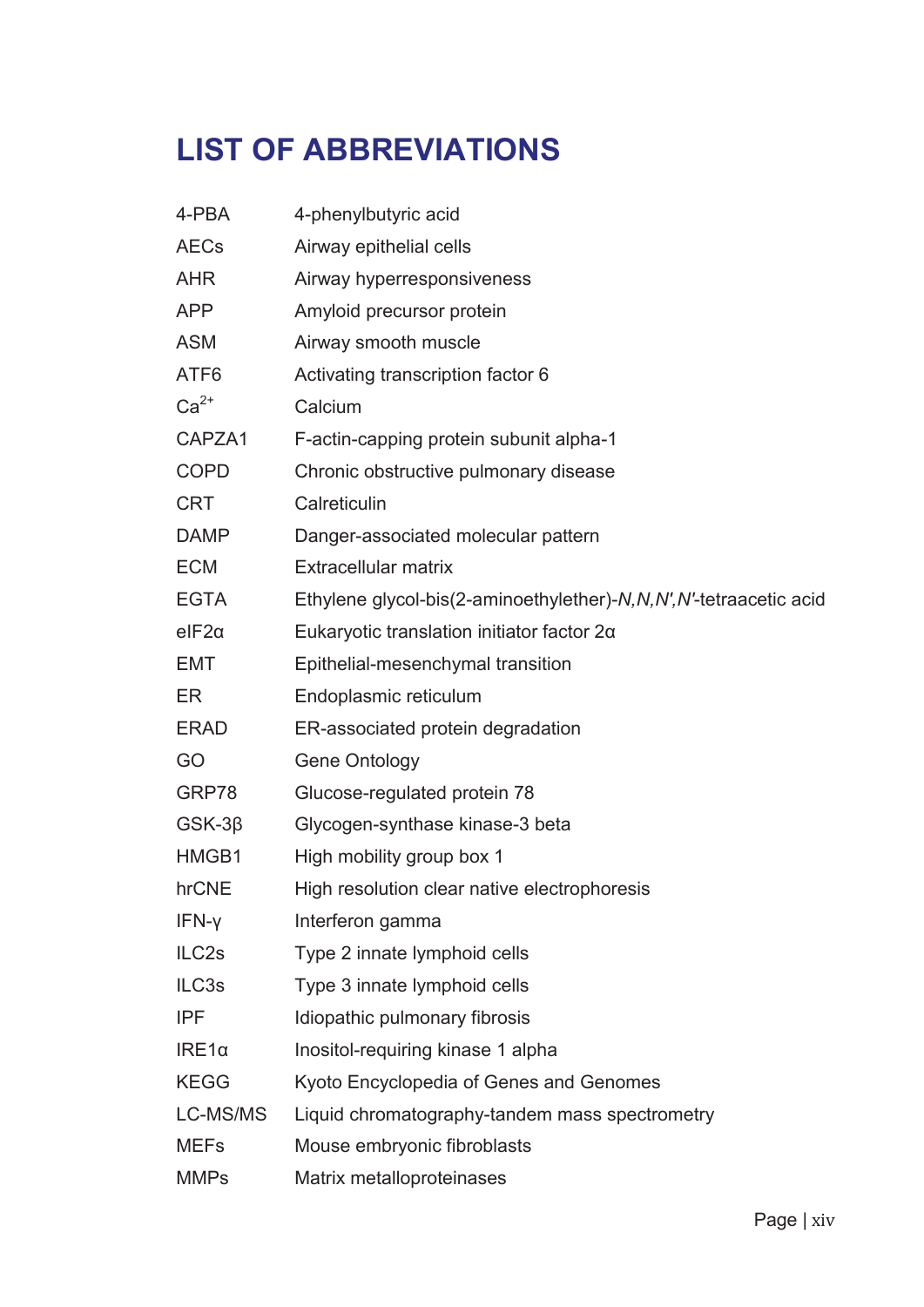| <b>MWCO</b>    | Molecular weight cut-off                             |
|----------------|------------------------------------------------------|
| <b>NSCLC</b>   | Non-small cell lung cancer                           |
| ORMDL3         | Orosomucoid like 3                                   |
| PAI-1          | Plasminogen activator inhibitor-1                    |
| <b>PAMPs</b>   | Pathogen-associated molecular patterns               |
| <b>PBST</b>    | Phosphate Buffered Saline containing Tween           |
| <b>PDGF</b>    | Platelet-derived growth factor                       |
| <b>PERK</b>    | Protein kinase RNA-like endoplasmic reticulum kinase |
| <b>RAGE</b>    | Receptor for advanced glycation end products         |
| <b>RIDD</b>    | IRE1-dependent decay                                 |
| <b>ROS</b>     | Reactive oxygen species                              |
| <b>SASP</b>    | Senescence-associated secretory phenotype            |
| <b>SERCA</b>   | Sarco/endoplasmic reticulum Ca <sup>2+</sup> -ATPase |
| Siglec         | Sialic acid-binding immunoglobulin-like lectin       |
| <b>SPARC</b>   | Secreted protein acidic and rich in cysteine         |
| <b>TBST</b>    | Tris-buffered saline containing Tween                |
| $TGF-\beta$    | Transforming growth factor-beta                      |
| <b>TGFBRII</b> | $TGF-\beta$ -receptor type II                        |
| <b>TLRs</b>    | Toll-like receptors                                  |
| <b>TMAO</b>    | Trimethylamine N-oxide dehydrate                     |
| $TNF-\alpha$   | Tumor necrosis factor alpha                          |
| <b>TSLP</b>    | Thymic stromal lymphopoietin                         |
| <b>UPR</b>     | Unfolded protein response                            |
| <b>VEGF</b>    | Vascular endothelial growth factor                   |
| XBP-1          | X-box binding protein 1                              |
| XBP-1s         | <b>Spliced XBP-1</b>                                 |
|                |                                                      |

ZO-1 Zona occludin -1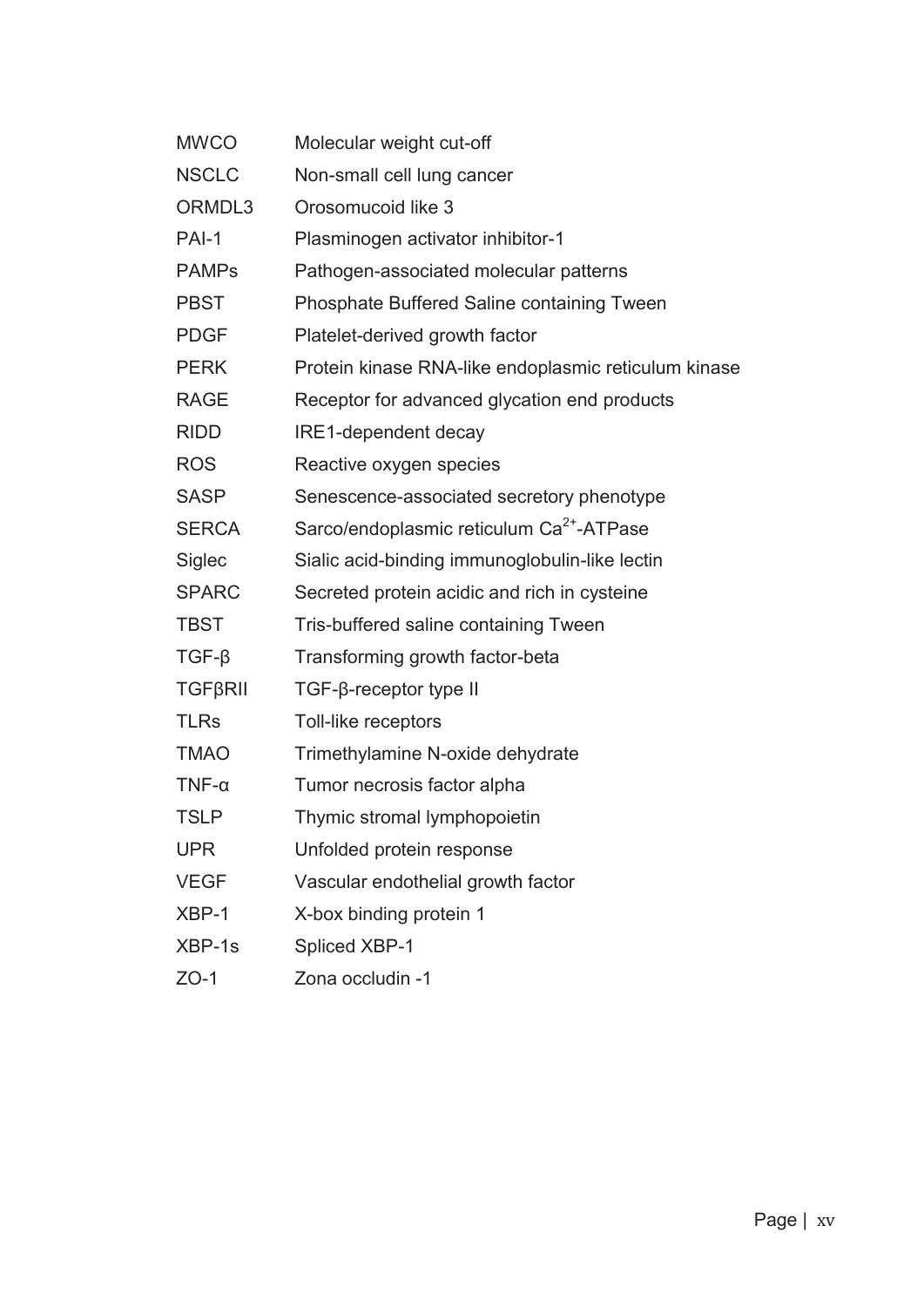### **ABSTRACT**

The matricellular protein, secreted protein acidic and rich in cysteine (SPARC), mediates the interaction between cells and their surrounding extracellular matrix (ECM) but does not contribute structurally to the matrix. It regulates basic cellular functions such as cell adhesion and proliferation, as well as the processing and deposition of ECM proteins. SPARC is overexpressed in many fibrotic tissues including the lung. SPARC also serves as a down-stream mediator of transforming growth factor-beta (TGF-β), a key driver of airway remodeling in chronic airways disease, and demonstrates context-dependent immunoregulatory functions. Although airway inflammation and remodeling are prominent features of asthma and chronic obstructive pulmonary disease (COPD), the role of SPARC in these conditions has not been studied.

In this thesis, we investigated the expression of SPARC in airway structural cells including airway epithelial cells (AECs) and airway smooth muscle (ASM) cells, and also determined if its expression is altered in cells derived from subjects with asthma or COPD. We demonstrated that TGF-β increases SPARC expression and release in AECs and ASM cells, although to a lesser extent in the former. We observed that type 1 and type 2 cytokines tend to suppress basal and TGF-β-mediated SPARC expression in AECs, and showed that TGF-β-induced SPARC expression in ASM cells is regulated by the unfolded protein response (UPR). Notably, we observed distinct abnormalities in SPARC expression in asthma and COPD. Our preliminary studies suggest SPARC is overexpressed in AECs from subjects with asthma. In contrast, there